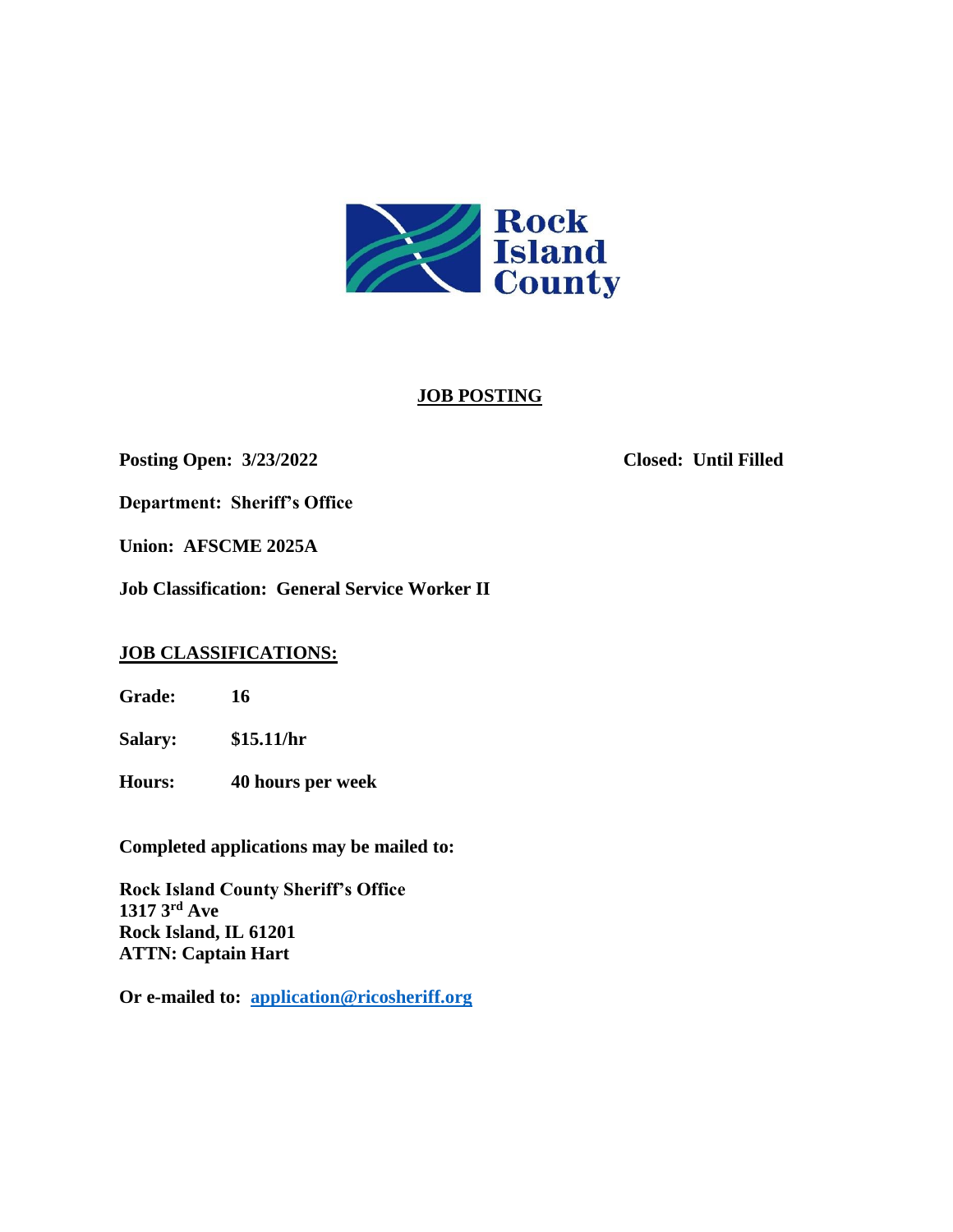# **ROCK ISLAND COUNTY**

# **CLASSIFICATION SPECIFICATION GRADE 16**

# **TITLE:** GENERAL SERVICE WORKER II 01/01/95

**Characteristics of the Class:** Under general supervision performs a variety of unskilled and manual work in building maintenance repair activities and custodial services. Incumbent may be assigned to various departments and receives continuing or individual assignments by the supervisor generally indicating work to be done, limitations, quality and quantity expected, deadlines and priority of assignments.

### **Examples of Essential Functions:**

Performs routine custodial and cleaning duties in and around buildings, including walls, floors, fixtures and equipment.

Operates trucks and other light equipment: mowers, tractors, back hoe, end loader and power tools.

Collects trash and other refuse and loads into a truck; cleans all equipment used at end of the day.

Performs routine lawn maintenance and care; including edging, mowing, cuts and prunes and sprays trees and shrubs.

Makes general minor repairs to wood fixtures and frames; assists in installation of door locks, hinges and other hardware fixtures.

Installs electrical fixtures and wiring, performs simple electrical and plumbing repairs.

Performs other related duties as assigned.

### **Minimum Requirements:**

### **A. Training and Experience**

High school diploma, GED or other certificate of competency; supplemented by two years work experience as general labor maintenance or construction, or an equivalent combination of training and experience. Must possess a valid driver's license.